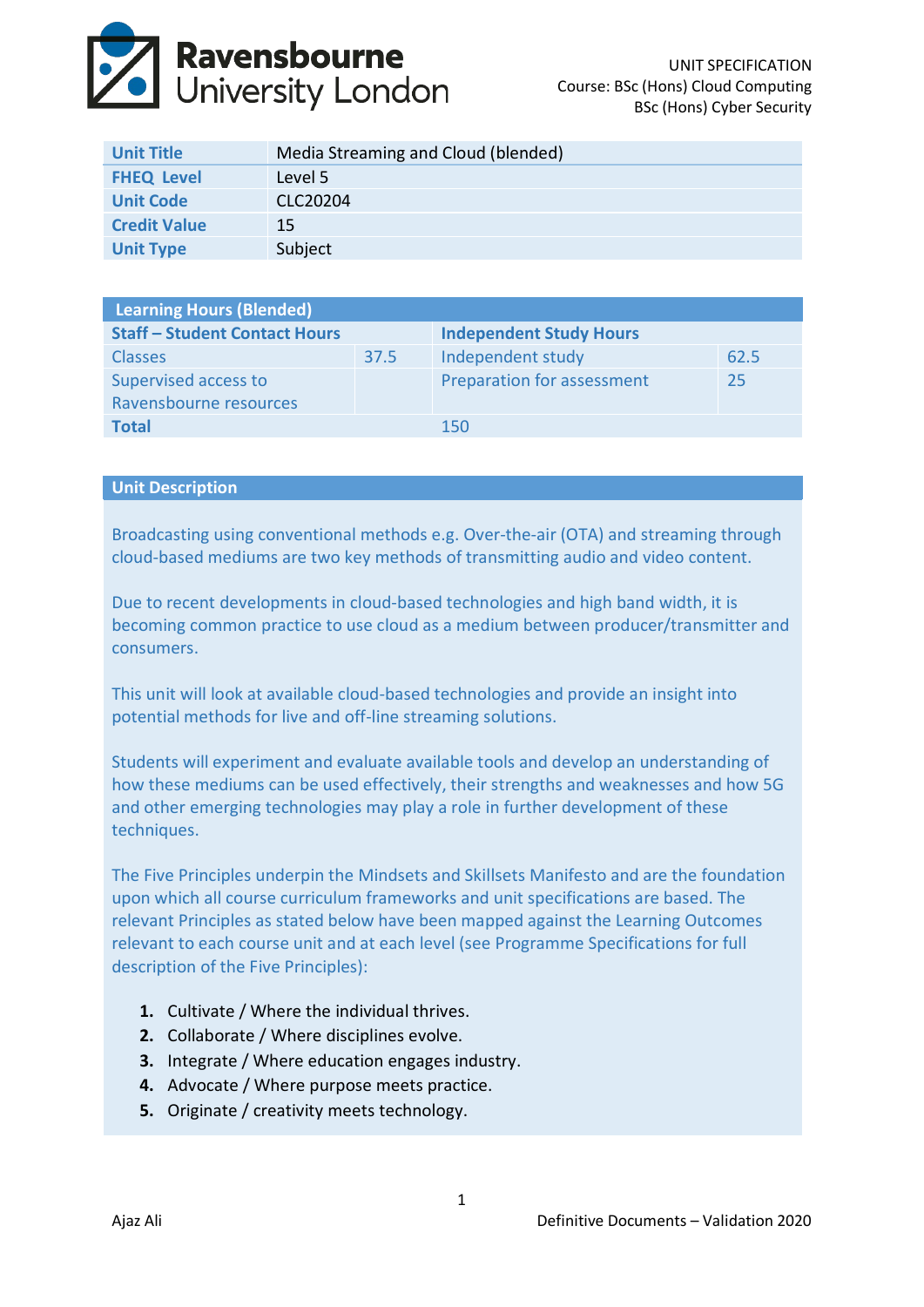# **Unit Indicative Content**

- Introduction to Streaming technologies
- Advantages and disadvantages of various technologies
- OTA vs Cloud based Streaming
- Management and monitoring of Stream Analytics jobs
- Troubleshooting and Testing of Streaming jobs
- Debugging streaming diagnostic logs
- Intelligence Gallery
- Social media and streaming
- Streaming Hardware and Software
- Uses of sensors, facial recognition and ML/AI
- Web based tools and techniques
- Mobile apps and technologies
- Case studies of emerging technologies
- Applied emerging technologies
- Energy Management in Video Streaming
- Performance Evaluation

#### Unit Aims

Examine available hardware/software for broadcasting

Investigate how streaming differs from OTA

Evaluate various cloud based streaming technologies

Develop an in-depth understanding of streaming performance and cost

#### **Unit Learning Outcomes**

*(to be selected from the Mini Manual)*

LO 1 Research/Inspiration

Analyse and interpret information gathering techniques using a wide range of sources, providing visual, contextual and industry case-study research as appropriate.

Related Principle: ORIGINATE

LO 2 Concept/Ideation

Analyse research materials leading to the generation of the ideation and concepts that inform and lead to project development.

Related Principle: ORIGINATE LO 3 Development/Prototyping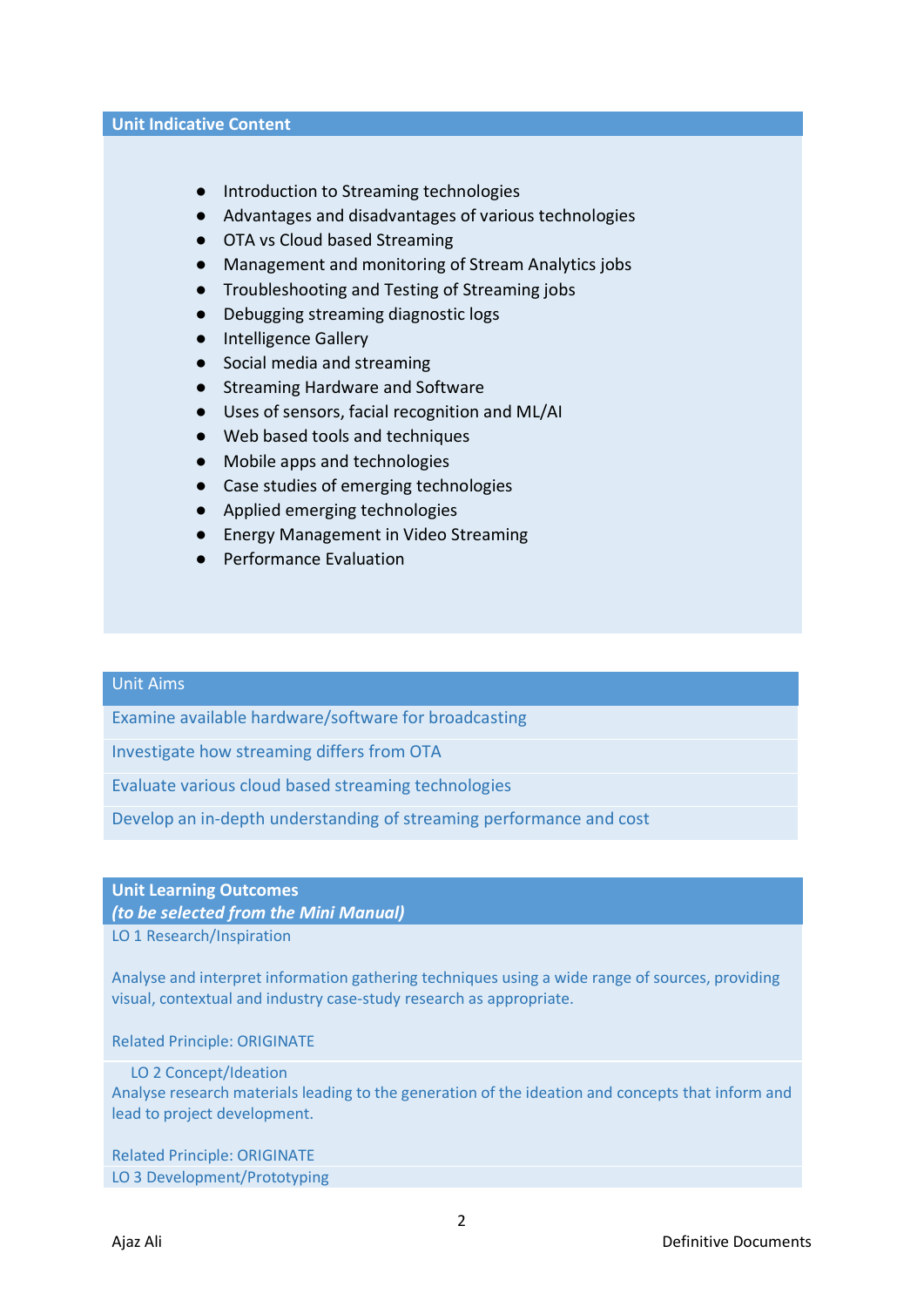Analyse a range of potential pathways that result in appropriate solutions, informed by an understanding of the principles of the creative process.

Related Principle: INTEGRATE

LO 4 (Pre) Production

Employ relevant knowledge of production skills alongside a grasp of the creative potential of a selection of processes, materials and methods that inform creative and academic practice.

Related Principle: COLLABORATE

# **Learning and Teaching Methods**

This unit will be delivered using a combination of:

- Lectures / Seminars
- Online activities
- Self-directed independent study
- Peer learning, group discussion, guest speakers

| <b>Assessment methods and tasks</b>   |                                                   |  |  |  |
|---------------------------------------|---------------------------------------------------|--|--|--|
| <b>Assessment tasks</b>               | Weighting (%) (one grade or multi-<br>grade unit) |  |  |  |
| Portfolio                             | 40%                                               |  |  |  |
| Artefact presentation with collateral | 60%                                               |  |  |  |

# **Indicative Assessment Criteria**

Critically evaluate formats, characteristics and trends in broadcasting and streaming (LO2)

Research relevant technologies and discuss their future impact in a selected field (LO1)

Investigate how such technologies may be used effectively (LO2)

Research, debate and agree current trends in streaming and broadcasting (LO2)

Develop an in-depth understanding of streaming technologies and their strategic uses (LO3)

Develop a prototype tool that streams and analysis the data (LO3, LO4)